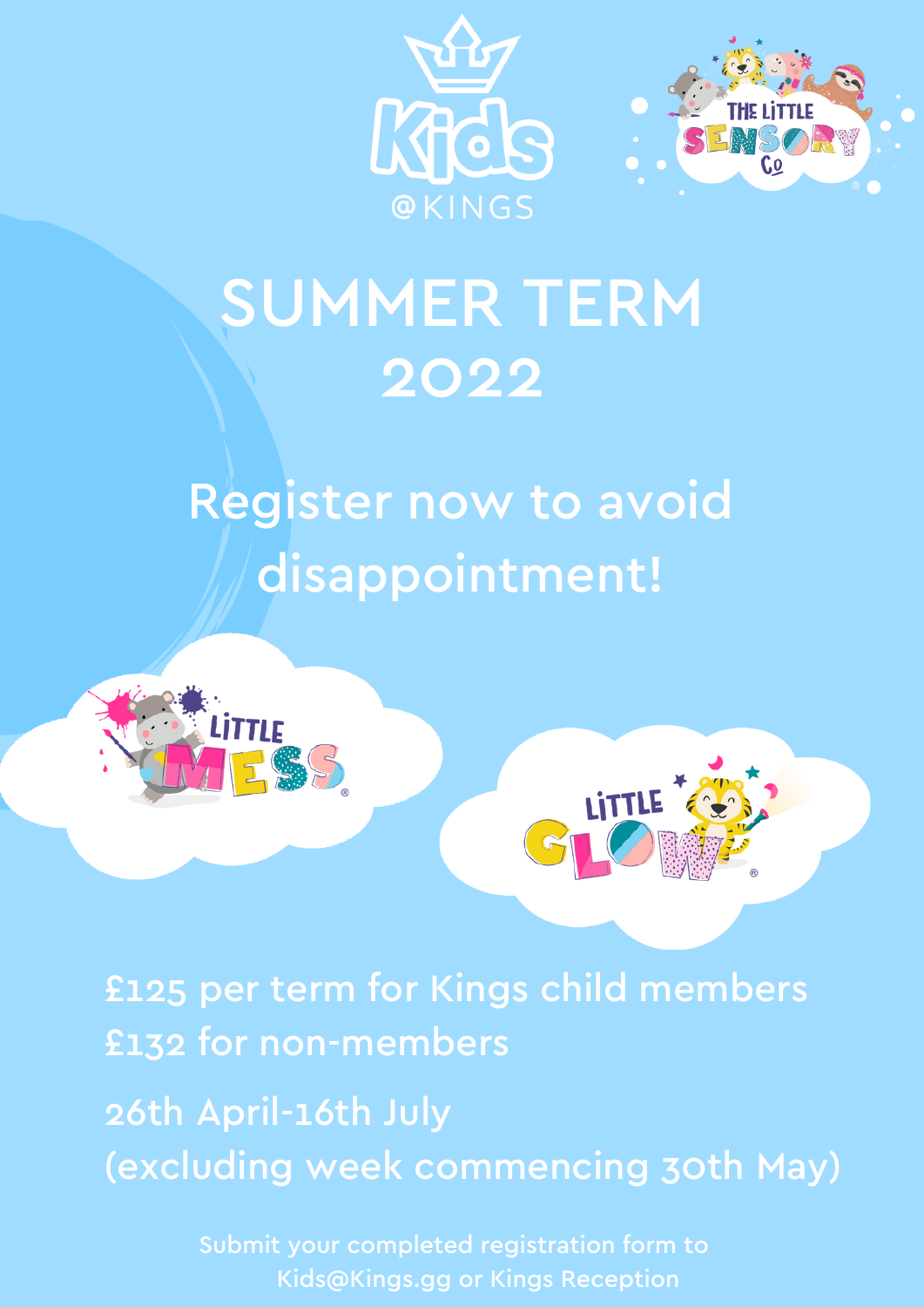

Our multi-sensory room is a calm, quiet and relaxing area which is designed to help with your baby's sensory development. It's a great place to interact and bond with your child, whilst meeting and sharing experiences with other parents.

Please complete the below if you are interested in our Little Glow sessions:

| How did you hear about our<br>Little Glow sessions?                  |                  |                  |  |
|----------------------------------------------------------------------|------------------|------------------|--|
| Which session are you interested in?<br>(please tick as appropriate) | Fri<br>0930-1030 | Sat<br>0900-1000 |  |



Watch your young ones have some gloriously splatty, squelchy, squishy, messy fun as they crawl off into a new adventure, even if they're a little shy elsewhere. Let them explore and feel the world through award-winning sensory experiences in a secure and welcoming local environment. Specific learning outcomes and new themes are introduced throughout the term to keep your child engaged and excited to return to discover something new.

## Please complete the below if you are interested in Little Mess classes:

| How did you hear about<br>our Little Mess<br>classes/courses?                |                |                |                 |               |
|------------------------------------------------------------------------------|----------------|----------------|-----------------|---------------|
| Which class/course are you<br>interested in?<br>(please tick as appropriate) | Tues 0930-1030 | Tues 1330-1430 | Thurs 0930-1030 | Sat 1100-1200 |

**IMPORTANT: All babies & children attending Little Glow or Little Mess sessions must be accompanied by an adult at all times who will be responsible for the child for the duration of the session.**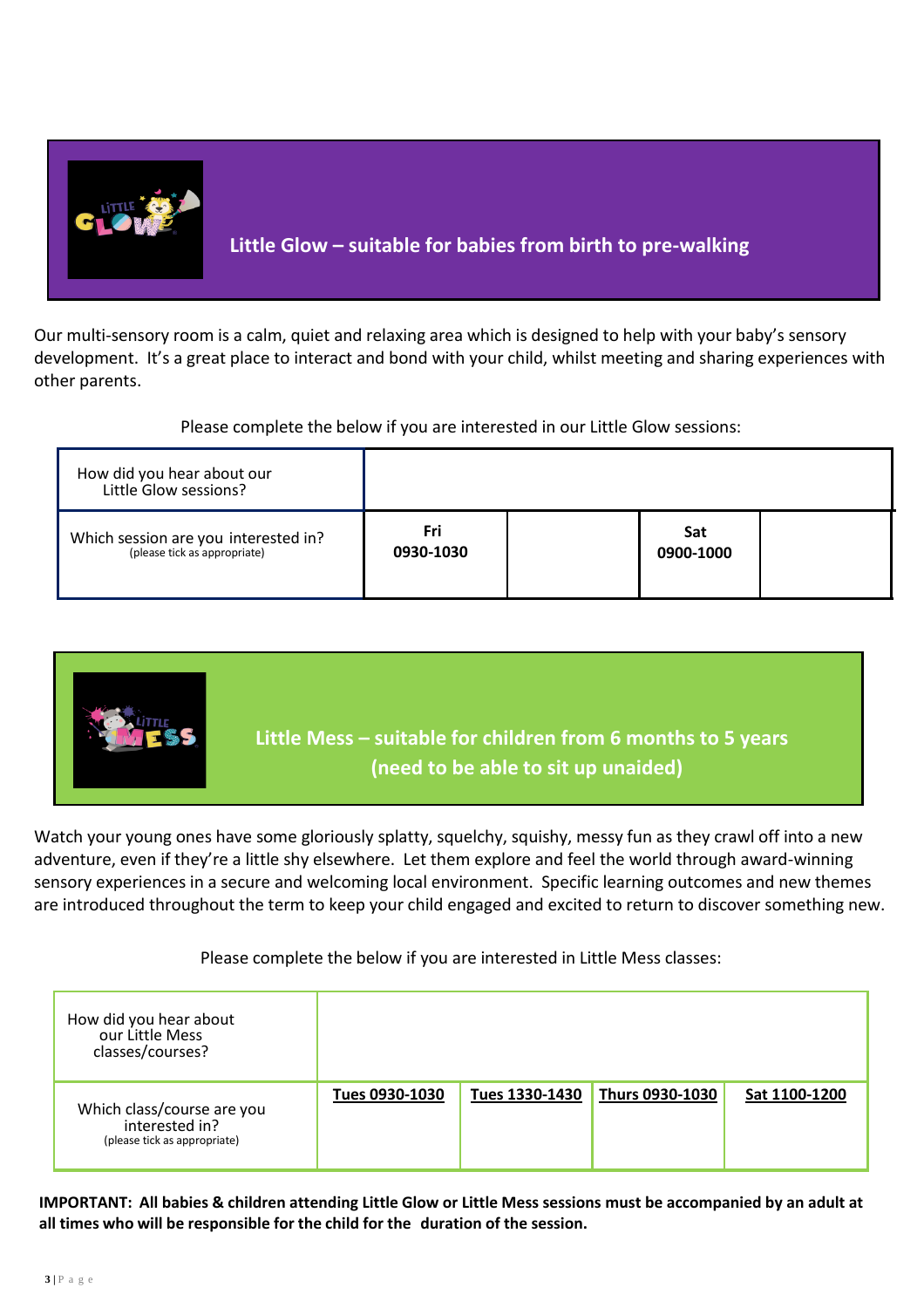

## **Kings Premier Health Club Early Years Classes Registration Form April 2022**



Kings Premier Health Club (the "Club") wants to give your child the highest level of care possible so we ask that you complete this form. All of the information you give to us remains confidential. **It is your responsibility to notify the Club IMMEDIATELY and complete a new form if any of the information given on this form changes at any time.**

| CHILD AND PARENT/LEGAL GUARDIAN DETAILS |  |  |             |  |  |
|-----------------------------------------|--|--|-------------|--|--|
| Child's Name                            |  |  | Child's Age |  |  |
| Date of Birth                           |  |  |             |  |  |
| Child's Address                         |  |  |             |  |  |
|                                         |  |  |             |  |  |
|                                         |  |  |             |  |  |
|                                         |  |  |             |  |  |

| Name of Parent/Legal Guardian                                  |  |
|----------------------------------------------------------------|--|
| Parent's/Legal Guardian's Address<br>(if different from above) |  |
|                                                                |  |
|                                                                |  |
|                                                                |  |
|                                                                |  |

| Parent's/Legal Guardian's Email |              |  |
|---------------------------------|--------------|--|
| Home<br>phone                   | Mobile phone |  |
| Work<br>Phone                   |              |  |

| Parent(s)/Legal Guardian(s) Member of Kings?<br>(please tick as appropriate) | Yes | No |
|------------------------------------------------------------------------------|-----|----|
| Is the child a member of Kings?<br>(please tick as appropriate)              | Yes | No |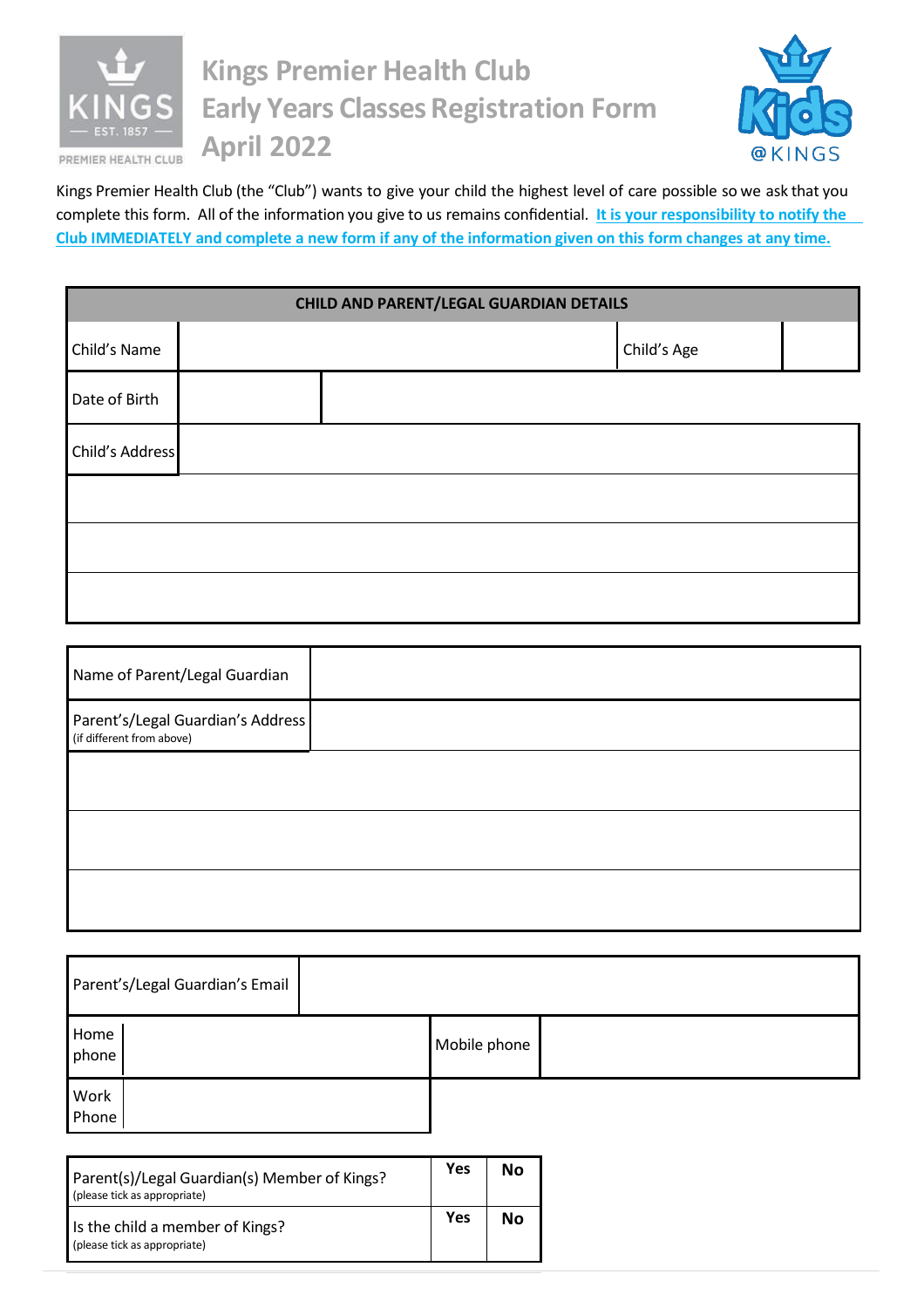| <b>CHILD'S MEDICAL INFORMATION</b>                                                                                                                                                                                                                                                                                                                                                                                                                    |                                                                                                                                 |        |        |  |                |                                                                                                                                                                                                                                                      |
|-------------------------------------------------------------------------------------------------------------------------------------------------------------------------------------------------------------------------------------------------------------------------------------------------------------------------------------------------------------------------------------------------------------------------------------------------------|---------------------------------------------------------------------------------------------------------------------------------|--------|--------|--|----------------|------------------------------------------------------------------------------------------------------------------------------------------------------------------------------------------------------------------------------------------------------|
| Doctor's Name                                                                                                                                                                                                                                                                                                                                                                                                                                         |                                                                                                                                 |        |        |  | Doctor's Phone |                                                                                                                                                                                                                                                      |
|                                                                                                                                                                                                                                                                                                                                                                                                                                                       | Does your child or has your child ever suffered from, or taken any medications for the following?<br>(please give full details) |        |        |  |                |                                                                                                                                                                                                                                                      |
| <b>Description</b>                                                                                                                                                                                                                                                                                                                                                                                                                                    |                                                                                                                                 | Yes/No |        |  | <b>Details</b> |                                                                                                                                                                                                                                                      |
| Heart condition                                                                                                                                                                                                                                                                                                                                                                                                                                       |                                                                                                                                 |        |        |  |                |                                                                                                                                                                                                                                                      |
| Asthma, bronchitis or breathing<br>difficulties                                                                                                                                                                                                                                                                                                                                                                                                       |                                                                                                                                 |        |        |  |                |                                                                                                                                                                                                                                                      |
| Epilepsy, seizures, fits or<br>fainting                                                                                                                                                                                                                                                                                                                                                                                                               |                                                                                                                                 |        |        |  |                |                                                                                                                                                                                                                                                      |
| Severe headaches                                                                                                                                                                                                                                                                                                                                                                                                                                      |                                                                                                                                 |        |        |  |                |                                                                                                                                                                                                                                                      |
| <b>Diabetes</b>                                                                                                                                                                                                                                                                                                                                                                                                                                       |                                                                                                                                 |        |        |  |                |                                                                                                                                                                                                                                                      |
| Allergies to medication or food                                                                                                                                                                                                                                                                                                                                                                                                                       |                                                                                                                                 |        |        |  |                |                                                                                                                                                                                                                                                      |
| Other                                                                                                                                                                                                                                                                                                                                                                                                                                                 |                                                                                                                                 |        |        |  |                |                                                                                                                                                                                                                                                      |
| Is your child currently taking any medication? (please give full details)                                                                                                                                                                                                                                                                                                                                                                             |                                                                                                                                 |        |        |  |                |                                                                                                                                                                                                                                                      |
|                                                                                                                                                                                                                                                                                                                                                                                                                                                       |                                                                                                                                 |        |        |  |                |                                                                                                                                                                                                                                                      |
|                                                                                                                                                                                                                                                                                                                                                                                                                                                       |                                                                                                                                 |        |        |  |                | <b>IMPORTANT:</b> It is your responsibility to make known any actual or potential medical conditions that will or may<br>affect your child's ability to safely participate in Club activities. Please therefore provide as many details as possible. |
| This information will be shared with relevant staff at the Club but will otherwise remain confidential.<br>In the last 12 months has your child had any injuries or muscular, joint or bone pain when exercising (however<br>minor)? Or is there anything else not expressly questioned in this form which may affect their ability to safely<br>participate in Club activities or of which the Club should be made aware? (please give full details) |                                                                                                                                 |        |        |  |                |                                                                                                                                                                                                                                                      |
|                                                                                                                                                                                                                                                                                                                                                                                                                                                       | <b>Description</b>                                                                                                              |        | Yes/No |  | <b>Details</b> |                                                                                                                                                                                                                                                      |
| Muscular, joint or bone pain or injury                                                                                                                                                                                                                                                                                                                                                                                                                |                                                                                                                                 |        |        |  |                |                                                                                                                                                                                                                                                      |
| Surgery/hospitalisation                                                                                                                                                                                                                                                                                                                                                                                                                               |                                                                                                                                 |        |        |  |                |                                                                                                                                                                                                                                                      |
| Other                                                                                                                                                                                                                                                                                                                                                                                                                                                 |                                                                                                                                 |        |        |  |                |                                                                                                                                                                                                                                                      |
| When was your child's last tetanus<br>vaccination? (provide year)                                                                                                                                                                                                                                                                                                                                                                                     |                                                                                                                                 |        |        |  |                |                                                                                                                                                                                                                                                      |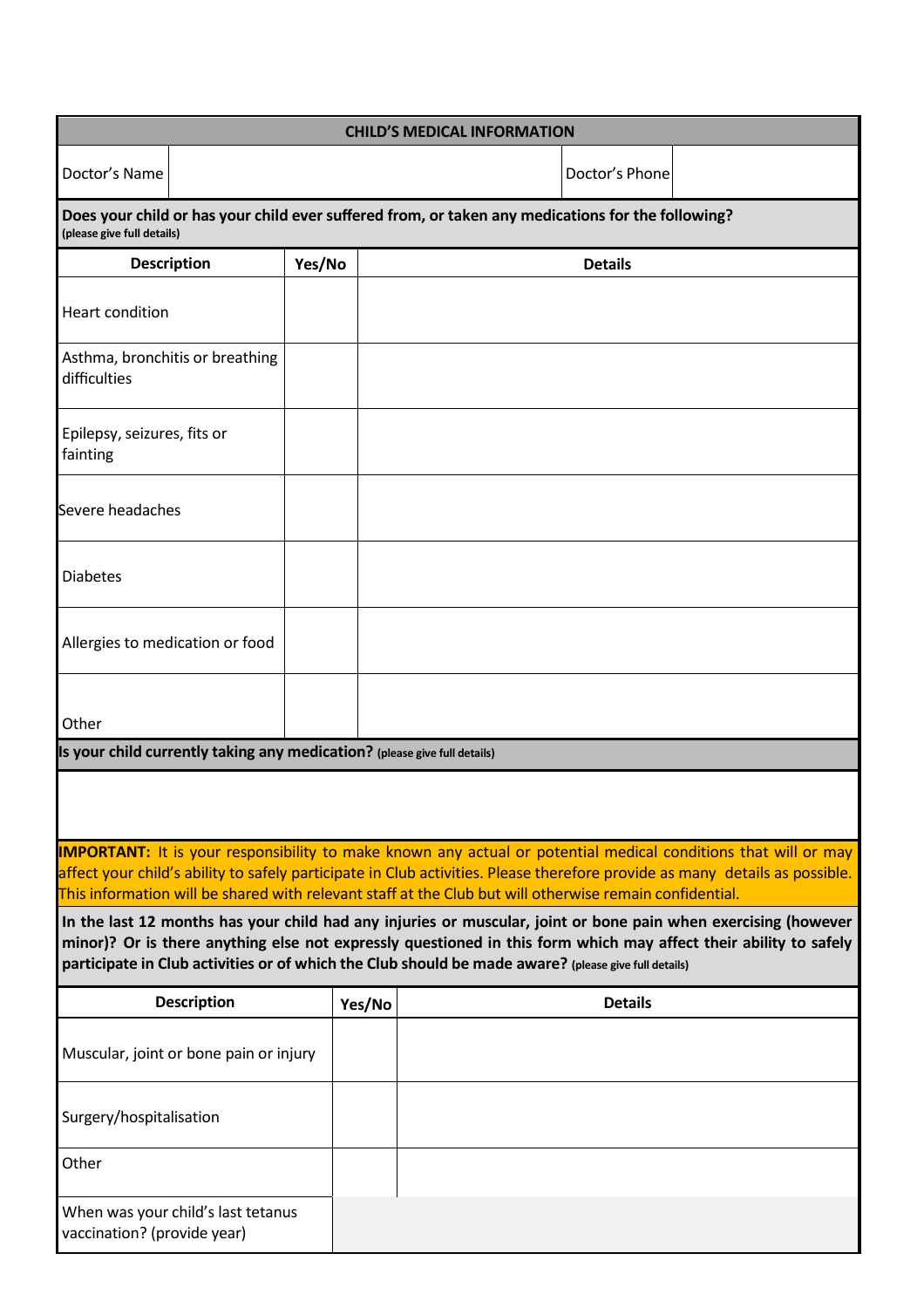#### **IMPORTANT INFORMATION**

### **PLEASE MAKE SURE YOU READ AND SIGN THE BELOW CONSENT & DISCLAIMER FORM**

### **Consent for the taking and use of photography or video/film images**

- The Club recognises the need to ensure the welfare and safety of all children and young people taking part in any activities associated with our Club.
- In accordance with our child protection policy, we will not permit photographs, video, film or other images of children or young people to be taken without the consent of their parents or persons with legal responsibility for them.
- As you have agreed for your child to take part in Club activities, we would like to ask for your consent to take and use any photographs, frames, audio or video/film footage of those activities that may depict your child.
- These images may be used in publicity material as illustrations of the activities or events run by or in association with the Club (including without limitation in Club leaflets, on our website, in our newsletters or on the Club's notice boards) or any other use such as for training, assessment or educational purposes.
- The Club will take steps to ensure these images are used solely for the purposes they are intended and will not use any personal details (e.g. home address) or full names (i.e. first name and surname) of any child to accompany a photographic or video/film image on our website, in any publicity material, or any other electronic or printed publications.

**If you become aware that any such images are being used inappropriately you should inform the Club Manager immediately**

- I give permission for my child to participate in the Club's activities and its associated courses, classes and sessions.
- The information provided above is, to the best of my knowledge, correct and accurate.
- I give permission to the Club to administer any appropriate treatment or medication to the above-named child if I cannot be located at the Club when or if necessary.
- If during a medical emergency I cannot be located at the Club, I authorise the Club to take the above-named child to hospital and give my full permission for any treatment required in accordance with the hospital's diagnosis. I understand that I shall be notified, as soon as possible, of any hospital visit and any treatment given by the hospital.
- I understand that official photographs, audio and video/film footagemay be taken during the courses, classes or sessions and may be used for promotional and marketing purposes.
- I will inform you immediately if there are any changes to the information provided or my consent to the above.
- I acknowledge that participating in physical activity for my child carries a risk and I accept all responsibility for that risk.
- I acknowledge that all payments made are non-refundable and non-transferrable